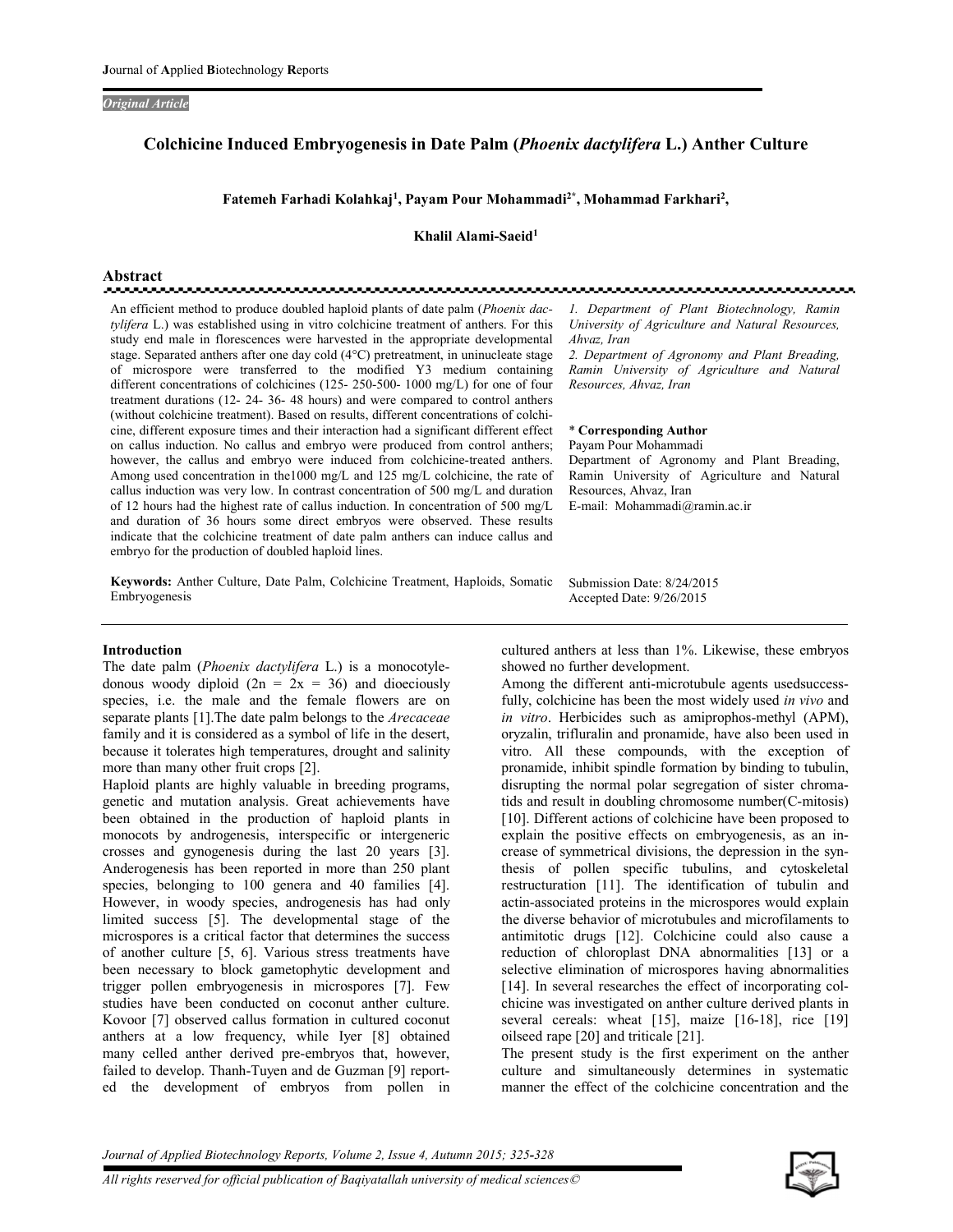duration of colchicine treatment on the induction of callus and embryo in date palm anther culture.

#### **Materials and Methods**  *Plant material*

Excised anthers from male flowers of 15 to 20 years old date palms were used as the explants. The collection of date inflorescence rachillae at desirable stages of microspore development was based on spadix age in the number of weeks before split opening (WBS). Collected anthers from inflorescences of 3 weeks before split opening of the spadix (Fig. 1A) were used. The rachilla (Fig. 1B) was collected and they were subjected to cold (4°C) pre-treatments for 1 day.

## *Anther culture and colchicine pretreatment*

Male florets on the excised rachilla were wrapped in a wet tissue paper and aluminum foil, respectively, and placed in a refrigerator at 4°C for 1 day in the dark for cold pre-treatments. The nanthers were excised from the filaments and surface sterilized by immersion in  $2\%$  (w/v) sodium hypochlorite with a few drops of liquid detergent, for 15 min followed by three rinses with sterilized water under aseptic conditions. An induction medium (Y3 medium) containing 0.1% colchicine was prepared and filter sterilized using a 0.2 µm filter. Anthers were treated with one of four colchicine concentrations (125, 250, 500 and 1,000 mg/L) in one of four treatment durations (12, 24, 36 and 48 h) based on completely randomized designs. After the colchicine treatments, the anthers were transferred into colchicine-free Eeuwens Y3 [22] semi-solid medium, supplemented with 9% (w/v) sucrose and 0.1% (w/v) activated charcoal (BDH acid washed). Each treatment was consisted of 3 replications, each containing 25 anthers per Petri dish (120×20 mm), within 15 ml of semi-solid culture medium (Fig. 1-C). The petri dishes were sealed with Para film and the cultures were maintained under dark at 25°C for 3 months. The number of calli and embryoids in each treatment was record.



**Figure 1**. Spadix (A), Rachilla (B), Anthers cultured in Y3 medium (C).

## **Results**

In this study the effects of different levels of colchicines (125, 250, 500 and 1,000 mg/Lm) and different periods of exposing (12, 24, 36 and 48 h) of anther date palm to colchicine and their interaction was studied using factorial experiment based on completely randomized design. In concentrations of 125mg/L and 1000 mg/L colchicine no callus were produced, so variance analysis (ANOVA) was done using two concentrations of 250 mg/L and 500 mg/L (table 1) for number of calluses. The direct embryogenesis was obtained using treatment with 500 mg/L colchicine for 36 h (Fig. 2A). According to the ANOVA results in table

1, all of effects including interaction effects were highly significant. So, just mean comparisons were done forinteraction effect by Duncan test (Figure 3).

Based on Figure 3, treatment combination of 500 mg/L colchicine with exposure time of 12 hours had the best result (Fig. 2B). Amount of callus severely was decreased by increasing of colchicine to 1000 mg/L that is probably because of the colchicine toxic effects on the microspores. Also callus was not occurred in concentration of 125 mg/L colchicine inducing that the induction in this concentration is little.



**Figure 2**. Haploid embryo (A), Haploid callus as a sample (B).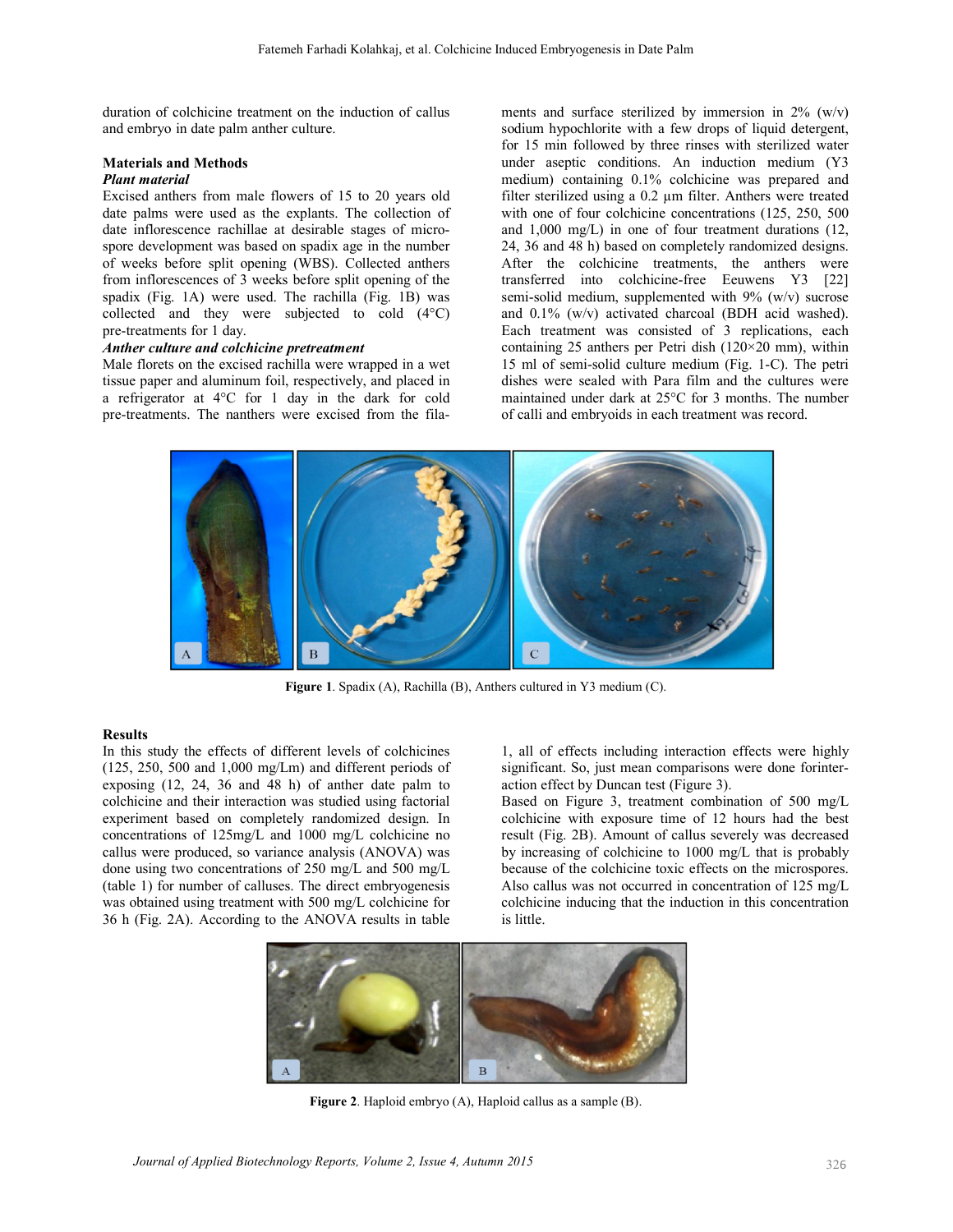

**Figure 3**. Comparing the means of treatment combination by Duncantest at the level of 1% probability.

## **Discussion**

The present results show that an efficient callus and embryo induction from anther date palm can be achieved by treating anthers with colchicine. The duration of colchicine treatment is a critical parameter for callus and embryo induction. The duration of colchicine exposure had a considerable effect on chromosome doubling induction and the survival rate. The present experiment showed that the treatment duration of 48 h had fewer positive effects on the callus and embryo induction, especially at 125, 250 and 1000 mg/L colchicine concentration.

**Table 1**. Analysis of variance for callus number of date anther culture.

| Source of variation (S.O.V) | D.F. | Mean of squares (MS) |
|-----------------------------|------|----------------------|
| Colchicine treatment        | 1    | $1.94$ <sup>**</sup> |
| Times duration              | З    | $0.53$ <sup>**</sup> |
| Colchicine × time           | 3    | 112"                 |
| Experimental error          | 16   | 0.102                |

\*\* Significant difference at 1% probability level.

The pollen developmental stage is known to be critical for androgenesis and thus it is very important to determine the most suitable developmental stage of anthers for culture initiation. It is believed that the early, during or immediately after the first pollen mitosis is ideal for the induction of coconut androgenesis [23]. In other studies reported on coconut anther culture, anthers at first pollen mitosis [9], tetrad stage [7] and uninucleate stage [8], have given rise embryos or calli at a low frequency. Anthers bearing late uninucleate microspores have been reported to be optimal for induction of androgenesis in many crop species [9]. It has been suggested that any microtubule

disrupting agent exhibiting a symmetric first mitotic division in microspores would also lead to both embryo induction and spontaneous chromosome doubling [24]. In Brassica, the application of colchicine produced high frequency of embryogenesis and chromosome doubling [25], and could even substitute a heat stress pretreatment [26]. Performed studies in maize, with a wide range of colchicine concentrations, indicated that although colchicine can induce embryogenesis, but was different optimal concentration for embryogenesis and chromosomal doubling [16, 27]. Also in maize (*Zea mays* L.) anther culture, colchicine at a concentration of 125 mg/L produced significantly the highest number of embryo like structures (ELSs), while the control (colchicine-free pretreatment medium) and 400 mg/L of colchicine produced the least ELSs [18]. The results presented here indicate that the duration of colchicine treatment is a critical parameter for embryo and callus production from date palm anthers. The duration of colchicine exposure has a considerable effect on chromosome doubling induction and the survival rate. The present experiment showed that the treatment duration of 12 h had fewer positive effects, especially at the 125 mg/L colchicine concentrations and 500 mg/L colchicine for 12 h can be used for producing callus from date palm anthers.

## **Acknowledgments**

The authors would like to thanks from colleagues in Department of Agronomy and Plant Breading, Ramin University of Agriculture and Natural Resources, Ahvaz, Iran for their kind and generous assistance.

## **References**

1. Barrow, S., A monograph of *Phoenix* L. (Palmae: Coryphoideae), *Kew Bul*, 1998, Vol. 53, pp. 513–575.

2. Lunde, P., A history of dates. *Saudi Aramco World*, 1978, Vol. 29, pp.176−179.

3. Castillo, A.M., Cistué, L., Vallés, M.P., Soriano, M., Chromosome doubling in monocots. In: Forster BP. Edited by: Touraev